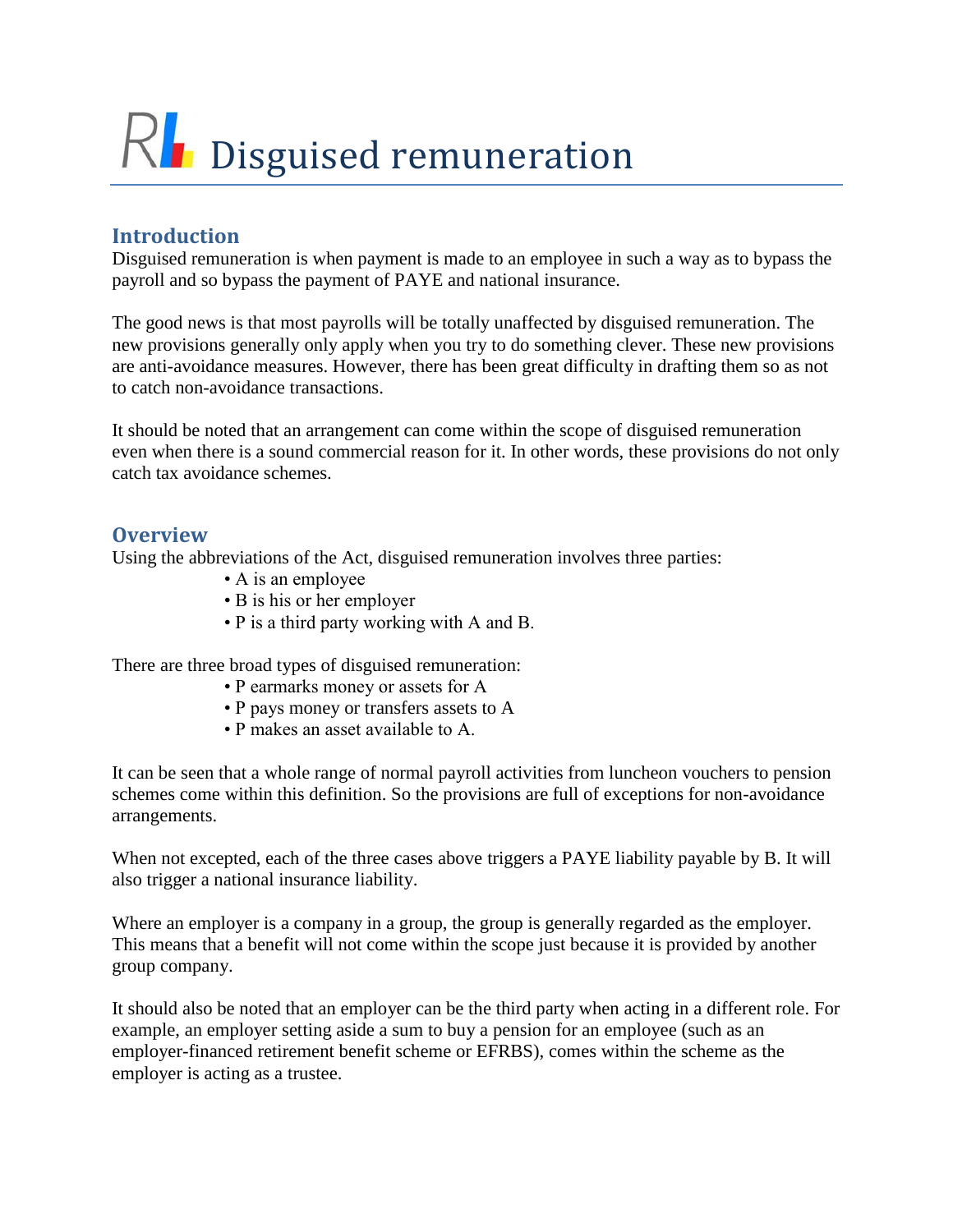#### **Date**

Payments of PAYE for disguised remuneration must be made on the first PAYE payment after 18 August 2011 (30 days after Royal Assent to Finance Act 2011) but be backdated to apply to all such disguised remuneration from 6 April 2011.

There is a further backdating for disguised remuneration provided between 9 September 2010 and 5 April 2011. Unless such arrangements are unwound, they are regarded as having been provided on 6 April 2011 and so come within the scope.

### **The legislation**

The first thing to note is the sheer quantity of impenetrable prose that these changes have made.

The law is contained in Finance Act 2011 Sch 2. This creates 47 new sections of Income Tax (Earnings and Pensions) Act 2003 numbered s554A to 553Z21 — incidentally a new system of numbering added sections to an Act.

This primary legislation alone adds 68 pages to British tax law which the Chancellor of the Exchequer has already said is too long. (During the course of considering the Finance Bill this section has doubled in length. Most of the additional material is to include more exceptions for non-avoidance arrangements.)

We have yet to see the supporting legislation, the guidance, and the new material for the Inspector's Manual. The mirror national insurance legislation has now been published.

Already we have had two lots of "frequently asked questions". On 21 February 2011, there was a 10-page that answered 33 questions. On 7 July 2011, this was supplemented by a further 15 pages answering another 58 questions.

### **Transferring assets**

This is a very wide-ranging provision in the new s554C. It includes every conceivable method by which money or an asset may be transferred for the benefit of an employee.

This includes lending money, as there has been avoidance when "loans" are made on the quiet understanding that they need not be repaid, at least not for a long time.

### **Earmarking**

This provision is triggered when an asset is "earmarked" for an employee however informally this is done. This is contained in the new s554B.

A decision does not have to be made as to *which* employee will receive the asset; it is sufficient that the asset is earmarked.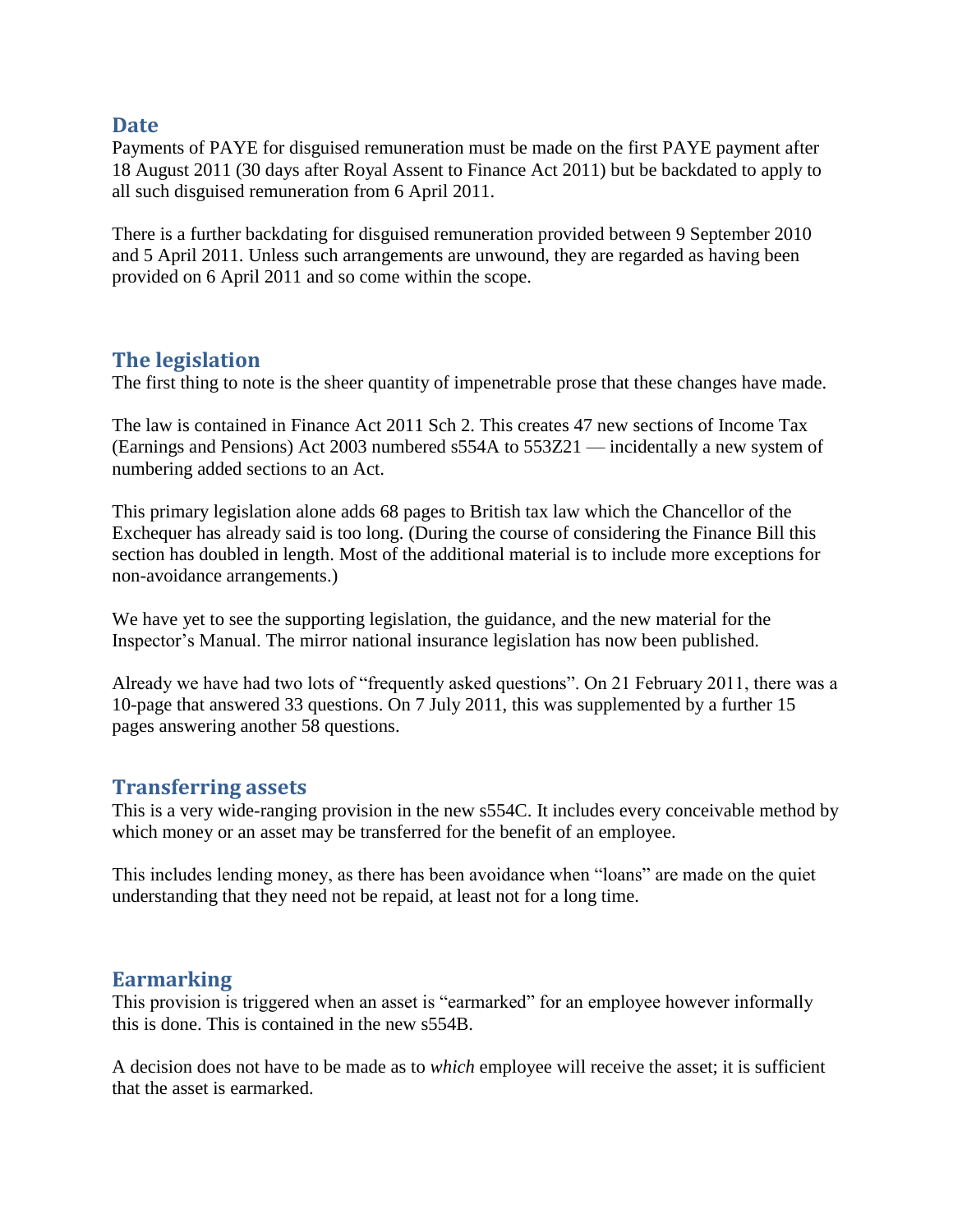This provision covers most forms of deferred remuneration, including schemes that come within the Financial Services Authority's Remuneration Code. However it does not cover any arrangement that is subject to conditions. So a bonus if sales exceed a certain figure is not disguised remuneration; it is simply taxed as gross income when earned.

A scheme must identify a date to be disguised remuneration. This must be within five years.

## **Making an asset available**

This is when an asset is provided to an employee on terms which are the equivalent to owning it, such as permanent loan. This is contained in the new s554D.

This involves more than simply having access to the asset or possession of it. A company car is not within this scheme. Usually the employee would need to have a right to determine how it is disposed of and to benefit from the proceeds of disposal.

An exception is made for transactions under an employee benefits package, but this is now subject to the condition that it must available to at least half the employees or a substantial number. This is designed to prevent relief for directors and senior managers.

### **Payment of tax**

The employer is liable to pay the PAYE. The first such payment will be due with the other PAYE on 19 September 2011.

If a disguised remuneration is unwound, the PAYE cannot be claimed back with the exception of a charge that arose from earmarking.

If PAYE has already been paid on a step that is now regarded as disguised remuneration, that PAYE may be offset against the disguised remuneration tax. This means that, for example, no tax is repayable if an asset value falls.

The employer must pay this PAYE even if the employer cannot recover it from the employee.

If the employer does not recover the tax within 90 days, the tax is itself regarded as a taxable benefit in kind. This means that tax must be paid on the grossed up amount. This mirrors the provision for payment of wages in readily convertible assets.

## **Exclusions**

These arrangements are specifically excluded from the scope of disguised remuneration:

- holiday pay schemes
- dividends on shares acquired by employees
- company car provided on a lease